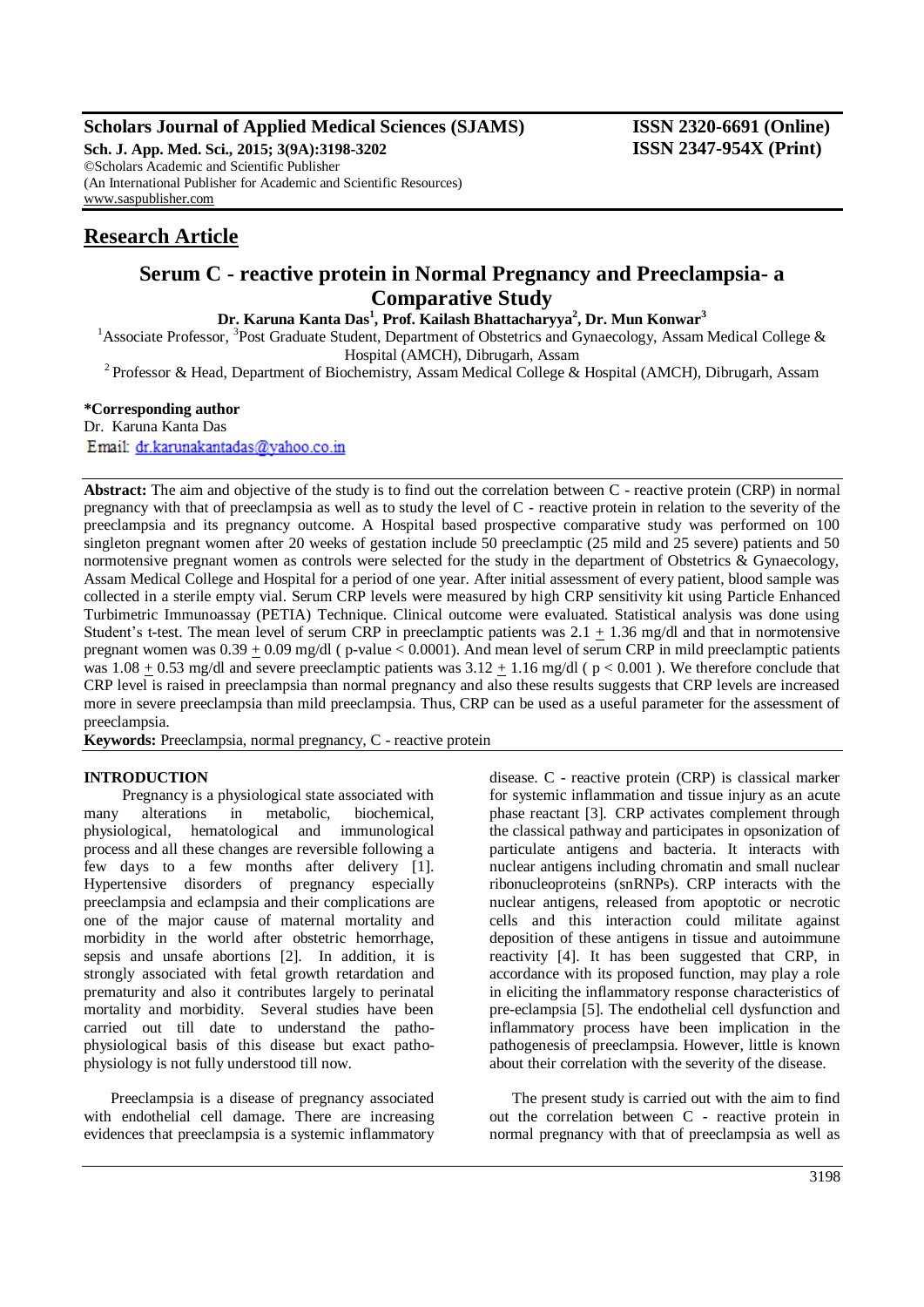to study the level of C - reactive protein in relation to the severity of the preeclampsia and its pregnancy outcome.

#### **MATERIALS AND METHODS**

 The present study entitled "Serum C-reactive protein in normal pregnancy and preeclampsia – A Comparative Study" was carried out in the Department of Obstetrics and Gynecology, Assam Medical College and Hospital (AMCH), Dibrugarh, for a period of one year from  $1<sup>St</sup>$  July, 2013 to  $31<sup>st</sup>$  June, 2014.

 Based on inclusion and exclusion criteria a total of 100 subjects were selected for the study. The study included two groups: Group  $A - 50$  cases and Group B – 50 controls. The Group A comprised 50 preeclampsia patients above 20 weeks of gestation (25 mild preeclampsia and 25 severe preeclampsia cases). The group B comprised of 50 age matched normotensive pregnant women above 20 weeks gestation.

 **Inclusion criteria** – Primigravida above 20 weeks of gestation, Diagnosis of preeclampsia was made according to the criteria mentioned by American College of Obstetrics and Gynecology [6].

 **Exclusion criteria** – Patients with other medical disorders, multiple pregnancy, premature rupture of membranes, chorio-amnionitis, patient in labour, patients with history of inflammatory diseases and patients under treatment of corticosteroids.

 **Collection of blood sample** – Blood samples were collected in a sterile empty vial (SEV). The collected blood sample was allowed to stand for sometime till formation of clot and was then subjected to centrifugation in a clinical centrifuge machine at 3000 rmp to separate the serum. The separate serum was used to estimate CRP concentration by Dimension RxL Max autoanalizer, Siemens. In pre-eclampsia group, blood samples were collected when the patient presented for evaluation and before initiation of medical therapy.

**Estimation of serum CRP** – Serum CRP levels were measured by high CRP sensitivity kit using Particle Enhanced Turbimetric Immunoassay (PETIA) Technique (By Dimension RxL Max autoanalizer, Siemens) [7, 8, 9, 10].

 Principle: Synthetic particles coated with antibody to  $\overline{C}$  - reactive protein (AbPR) aggregate in the presence of C - reactive protein in the sample. The increase in turbidity which accompanies aggregation is proportional to the C - reactive protein concentration.

 CRP + AbPR Aggregate (absorbs at 340 nm), Normal reference value of  $C$  - reactive protein : < 0.3 mg/dl. For statistical analysis, student's t-test was applied to assess the statistically significant differences in parameters between the cases and controls. Coefficient of Correlation: to see the correlation between two variables co-efficient of correlation (r) is applied. If r is near +1, it indicates a strong positive correlation. A value in minus side indicates inverse correlation. If  $r=0$ , it indicates no correlation. The significance of the correlation coefficient was tested by t-test.

#### **RESULTS AND OBSERVATIONS**

 Most of the patients (62%) were in the age group of 21 -25 years in both preeclamptic and normotensive pregnant group and minimum number of patients (6%) in the age group of more than 30 years in both the groups. The mean age (in years) of preeclamptic patients was  $24.34 \pm 4.36$  and that in controls was 24.4  $\pm$  3.79 in our study and was statistically not significant. So, this is age matched study.

 Table-1 shows distribution of systolic and diastolic blood pressure in nomotensive pregnant women and preeclamptic women which is statistically significant.

 Table-2 shows that the differences in systolic as well as diastolic blood pressure between mild and severe preeclamptic patients were very highly significant (p-value  $< 0.0001$ ).

The Table -3 shows that mean level of serum CRP in preeclamptic patients was  $2.1 \pm 1.36$  mg/dl and that in normotensive pregnant patients was  $0.39 + 0.09$ mg/dl. The difference in serum CRP level between preeclamptic patients and normotensive pregnant women were found to be very highly significant ( $p$ -value  $\lt$  $0.0001$ ).

From Table-4, it is observed that mean level of serum CRP in mild preeclamptic patients was 1.08 + 0.53 mg/dl and severe preeclamptic patients was  $3.12 +$ 1.16 mg/dl. The difference in serum CRP level between mild and severe preeclamptic patients was found to be very highly significant ( $p < 0.001$ ).

Table-5 shows a significant positive correlation between serum CRP level and blood pressure (systolic and diastolic) in both mild and severe preeclamptic patients.

 The Table-6 shows that the Controls group had higher rate of vaginal delivery (78%), where as higher rate of caesarean section was found in the preeclampsia group (36%) in our study.

Indications of caesarean section in the preeclampsia group were mainly fetal distress and IUGR and in the controls group, main indication was only fetal distress. The incidence of maternal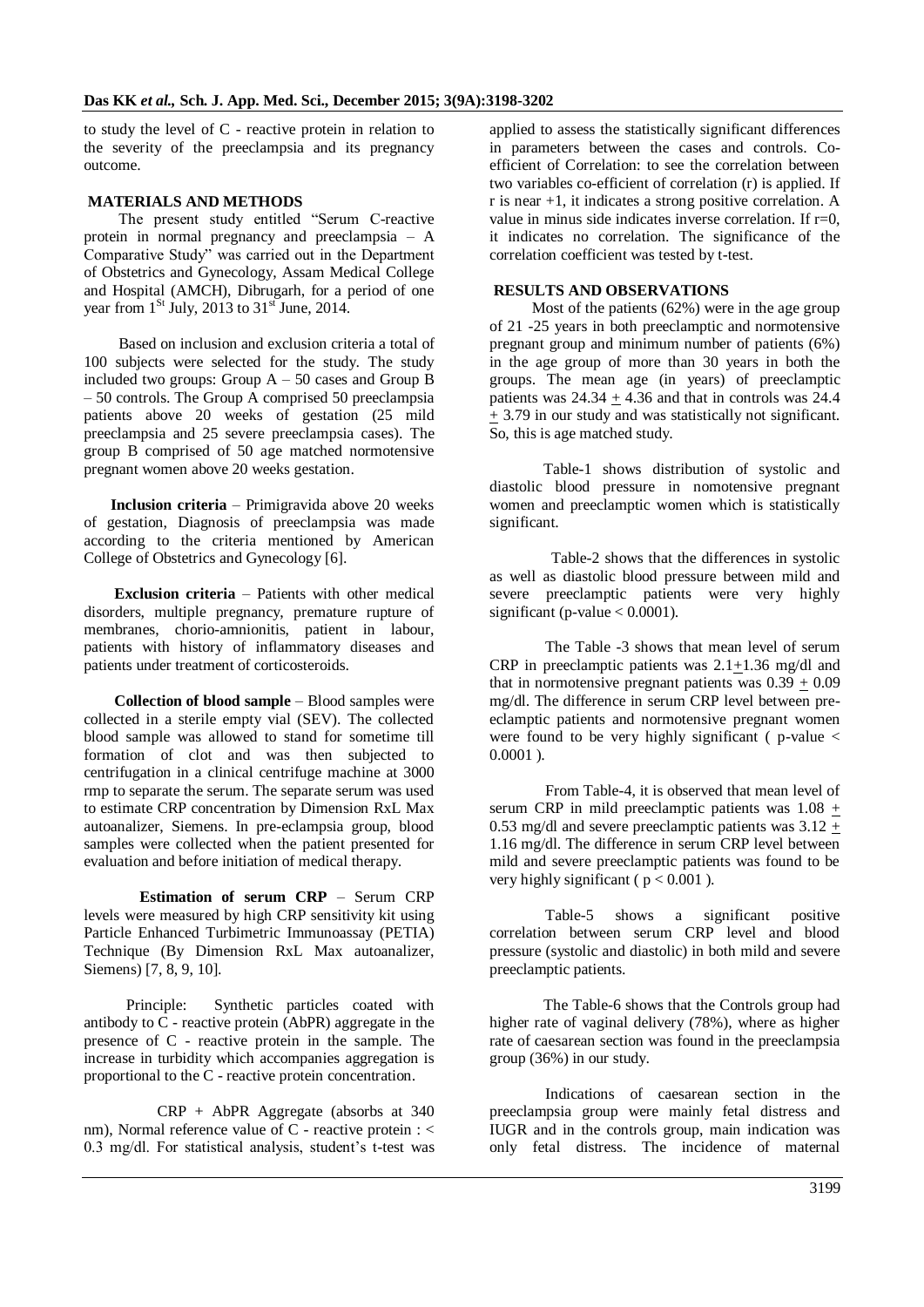complications was mostly seen in the preeclamptic group.

 Table – 7 shows that the birth weight of 48% of newborn of preeclamptic mothers and 26% newborn of normotensive pregnant mothers were less than 2.5 Kg while the birth weight of 52% newborn of preeclamptic mothers and 74% newborn of normotensive pregnant mothers were more than 2.5 Kg. P-value is  $\leq 0.0001$ which is statistically significant.

 The neonatal complications such as respiratory distress syndrome, neonatal jaundice and admission to NICU were found in both preeclamptic as well as controls group.

|                       | Normotensive    | Preeclampsia     |           |
|-----------------------|-----------------|------------------|-----------|
| <b>Blood Pressure</b> | (Controls)      | (Cases)          |           |
|                       | $mean+SD$       | $mean+SD$        | P - value |
| Systolic (mm Hg)      | $116.08 + 8.73$ | $163.10 + 22.80$ | < 0.0001  |
| Diastolic (mm Hg)     | $76.0 + 5.87$   | $103.52 + 10.13$ | < 0.0001  |

### **Table-2: Mean Level of Blood Pressure among Mild and Severe Preeclamptic Patients**

| <b>Blood Pressure</b>      | Mild             | Preeclamptic   Severe |                  | Preeclamptic |           |
|----------------------------|------------------|-----------------------|------------------|--------------|-----------|
|                            | Patients         |                       | Patients         |              | P - value |
| Systolic $\mu$ mm Hg $\mu$ | $146.36 + 17.39$ |                       | $179.84 + 13.25$ |              | < 0.0001  |
| Diastolic $\rm(mm\,Hg)$    | $94.08 + 3.29$   |                       | $112.96 + 3.61$  |              | < 0.0001  |

#### **Table 3: Mean Level Of Serum CRP Among Preeclamptic Patients And Normal Pregnant Women**

|               | Preeclamptic  |              | Normal         |               |          |
|---------------|---------------|--------------|----------------|---------------|----------|
| Parameter     | Patients      |              | Pregnant Women |               | p-value  |
|               | Range         | $Mean + SD$  | Range          | $Mean + SD$   |          |
| $CRP$ (mg/dl) | $0.52 - 5.23$ | $2.1 + 1.36$ | $0.24 - 0.72$  | $0.39 + 0.09$ | < 0.0001 |

## **Table-4: Mean Level of Serum CRP among Mild and Severe Preeclamptic Patients**

| Parameter              | Mild Preeclamptic<br>Patients |               | Severe Preeclamptic<br>Patients |               | P-value |
|------------------------|-------------------------------|---------------|---------------------------------|---------------|---------|
|                        | Range                         | $Mean + SD$   | Range                           | $Mean + SD$   |         |
| $\mathcal{C}RP(mg/dl)$ | $0.5 - 2.76$                  | $1.08 + 0.53$ | $0.54 - 5.23$                   | $3.12 + 1.16$ | < 0.001 |

## **Table-5: Correlation of Serum CRP Level with Blood Pressure in Mild and Severe Preeclamptic Patients**

|                     |                                | $CRP$ (mg/dl) |        |  |
|---------------------|--------------------------------|---------------|--------|--|
| Parameter           |                                |               |        |  |
|                     | <b>Systolic Blood Pressure</b> | 0.49          | < 0.05 |  |
| Mild Preeclampsia   | (mmHg)                         |               |        |  |
|                     | Diastolic Blood Pressure       | 0.61          | < 0.01 |  |
|                     | (mmHg)                         |               |        |  |
|                     | <b>Systolic Blood Pressure</b> | 0.48          | < 0.05 |  |
| Severe Preeclampsia | (mmHg)                         |               |        |  |
|                     | Diastolic Blood Pressure       | 0.77          | < 0.05 |  |
|                     | (mmHg)                         |               |        |  |

#### **Table-6: Mode of Delivery in Normotensive and Preeclamptic Patients**

|                      | Normotensive (Controls) |               | Preeclampsia (Cases) |        |
|----------------------|-------------------------|---------------|----------------------|--------|
| Mode of Delivery     | n                       | $\frac{0}{0}$ |                      | $\%$   |
| Spontaneous Delivery | 39                      | 78.00         | 29                   | 58.00  |
| Forceps delivery     |                         | 4.00          |                      | 6.00   |
| Caesarean Section    |                         | 18.00         | 18                   | 36.00  |
| Total                | 50                      | 100.00        | 50                   | 100.00 |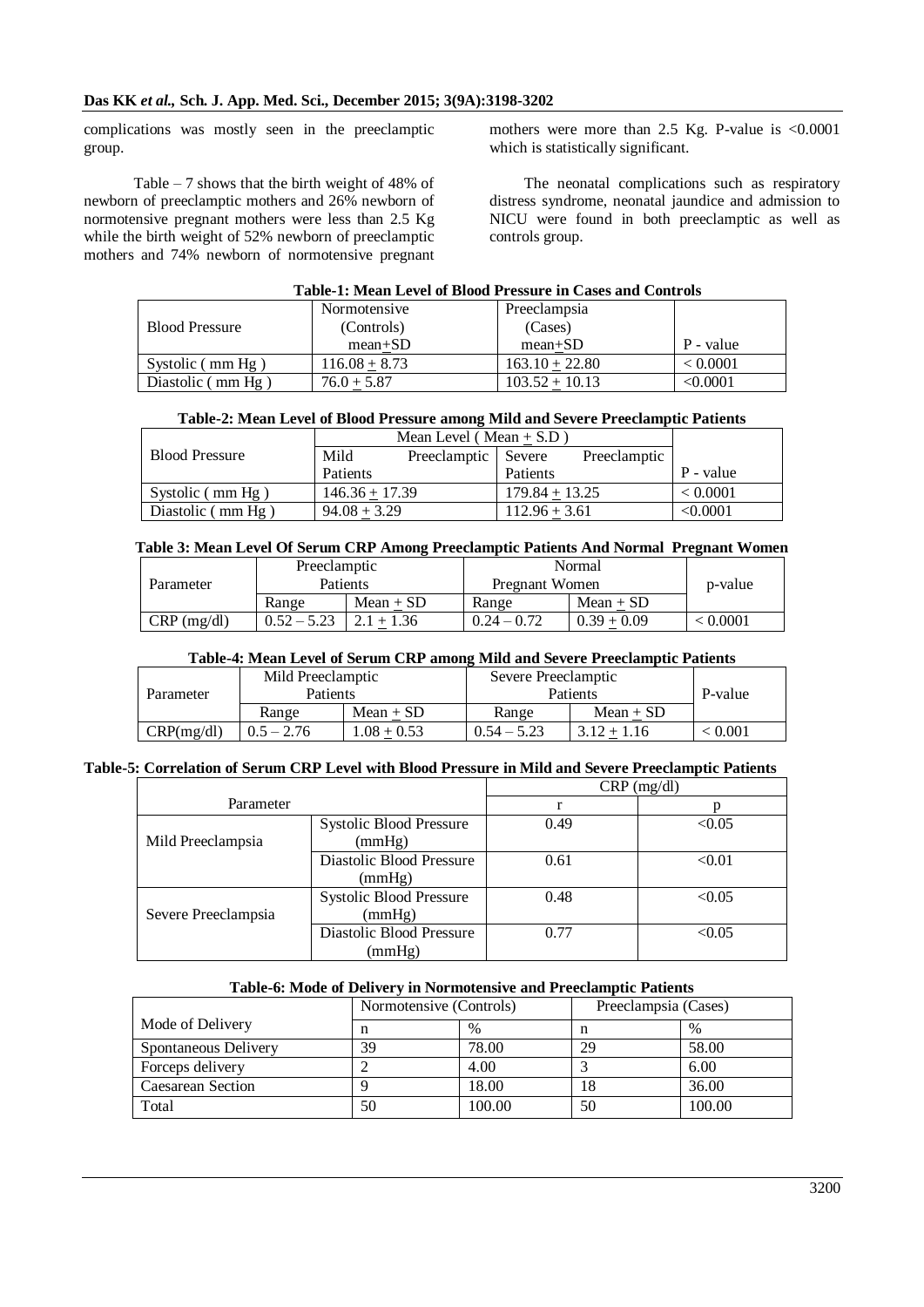| <b>Table 7: Neonatal Outcome According To Birth Weight</b> |                              |        |         |               |  |  |
|------------------------------------------------------------|------------------------------|--------|---------|---------------|--|--|
|                                                            | Preeclampsia<br>Normotensive |        |         |               |  |  |
| Birth Weight                                               | (Controls)                   |        | (Cases) |               |  |  |
| (Kg)                                                       |                              | $\%$   |         | $\frac{0}{0}$ |  |  |
| $\lesssim 2.5$                                             |                              | 26.00  | 24      | 48.00         |  |  |
| >2.5                                                       | 27                           | 74.00  | 26      | 52.00         |  |  |
| <b>TOTAL</b>                                               |                              | 100.00 | 50      | 100.00        |  |  |

#### **Das KK** *et al.,* **Sch. J. App. Med. Sci., December 2015; 3(9A):3198-3202**

#### **DISCUSSION**

 The present study was undertaken to find out the correlation between serum C-reactive Protein level in normotensive pregnant women and patients with preeclampsia, and also to study the CRP level in relation to the severity of preeclampsia and its pregnancy outcome.

 In the present study, serum CRP concentration was found to be significantly higher  $(p<0.001)$  in preeclamptic patients  $(2.10 + 1.36 \text{ mg/dl})$  than in normal pregnant women  $(0.39 + 0.09 \text{ mg/dl})$ . Among the preeclamptic patients, serum CRP concentration was found to be significantly higher  $(P<0.001)$  in severe preeclampsia as compared to mild preeclampsia.

 Similar type of study done by Ghazavi A *et al.;* [11] found that serum CRP concentration was higher in preeclampsia group as compared to normotensive pregnant group. CRP levels were also significantly elevated in women with severe preeclampsia as compared to those patients with mild preeclampsia.

 Farzadnia M *et al.;* [12] in their cross sectional study for determination of serum highly sensitive (hs)- CRP levels in normotensive women, mild and severe preeclampsia patients in the department of Obstetrics and Gynecology of the Ghaem Academic Hospital in Mshhad University of Medical Sciences, Iran, found that there was significant difference in the mean serum hs-CRP levels between normal pregnant women and mild preeclamptic women (p<0.05). Serum hs-CRP levels were significantly higher in severe preeclampsia (P<0.05) than in normal pregnant women. There was also significant difference in serum hs-CRP levels between mild and severe preeclamptic patients  $(P<0.05)$ .

 In the present study, a significant positive correlation was found between serum CRP concentration and blood pressure (systolic and diastolic) in both mild and severe preeclamptic patients.

 Ahmed K *et al.;* [13] also found significant positive correlation between serum CRP levels in both systolic ( $P<0.05$ ) and diastolic blood pressure ( $P<0.05$ ) among 30 preeclamptic patients admitted in Aim Shams University Maternity Hospital, Egypt.

 Fatemeh M *et al.;* [14] conducted a study in Afzalipour Hospital, Iran consisting of 43 mild and 43 severe preeclamptic patients in their third trimester of pregnancy. They found that in mild to severe preeclampsia groups, there was a positive correlation between serum CRP levels and systolic and diastolic blood pressure.

In the present study, the mean birth weight of preeclamptic patients and normotensive pregnant women were 2.48  $\pm$  0.26 kg and 2.76  $\pm$  0.38 kg respectively which is statistically significant. We also found that the birth weight of mild  $(2.59 +0.25 \text{ kg})$  and severe preeclamptic  $(2.37 + 0.22 \text{ kg})$  patients were also statistically significant and is similar to other study conducted by Hossein A *et al* [15] and Mehdi F *et al.;* [16].

Hossein A *et al.*; [15] reported the mean birth weight in mild preeclampsia,  $2.3 + 0.68$  kg and severe preeclampsia,  $2.1 \pm 0.97$  kg, and Mehdi F *et al.*; 2013, [16] found the mean birth weight  $2.3 + 0.68$  kg and  $2.1$ + 0.97 kg in mild and severe preeclampsia group respectively.

## **CONCLUSION**

 Preeclampsia is a disorder associated with generalized dysfunction of endothelial cells probably as a result of systemic inflammatory maternal reaction. CRP is a positive marker of inflammation higher at overt preeclampsia than normal pregnancy. In our study, CRP levels correlated positively with the severity of the disease. We also found a positive correlation between serum CRP and biochemical and clinical parameters in preeclampsia.

 We therefore conclude that CRP level is raised in preeclampsia than normal pregnancy and also CRP level is raised more in severe preeclampsia as compared to mild preeclampsia. Thus, serum CRP level can be used as a utility parameter for the assessment of preeclampsia; however, further cohort studies on a larger sample are needed to substantiate our findings before firm conclusion can be drawn.

#### **REFERENCES**

1. Maternal Physiology. In Cunningham F, Lenevo K, Bloom S, Hauth J, Rouse D, Spong C (Edts). Williams Obstetrics, 23rd ed. USA: The McGraw-Hill companies. 2010; 107-131.